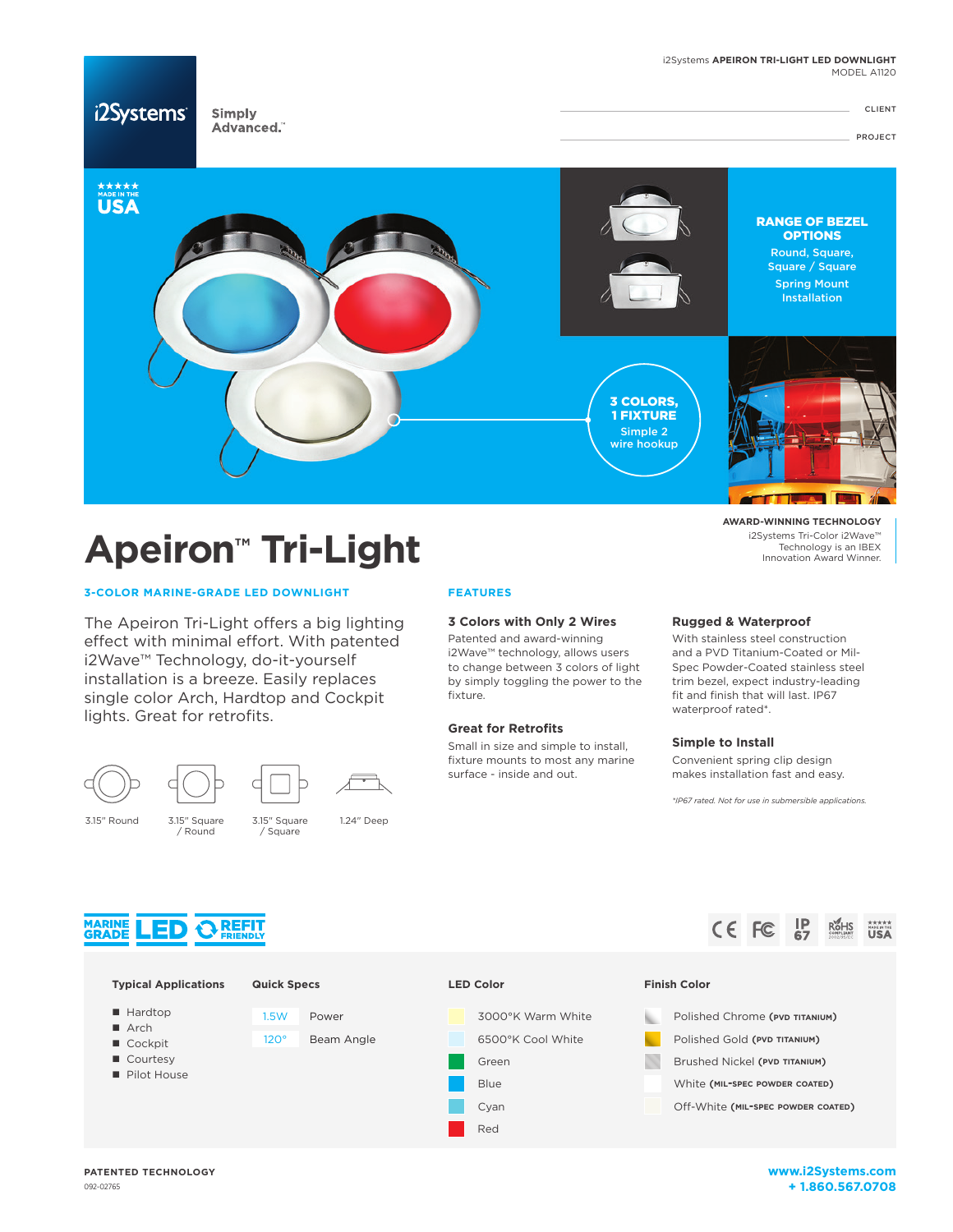# **Apeiron™ Tri-Light**



|  |  | i2Systems |
|--|--|-----------|
|  |  |           |

# **MODEL A1120 | 3-COLOR MARINE-GRADE LED** DOWNLIGHT

The Apeiron Tri-Light is an IP67 recessed marine-grade LED downlight. With i2Systems patented and award winning i2Wave™ technology, users are able to change between 3 colors of light by simply toggling the power to the fixture. With stainless steel construction and the option for either titanium-coated PVD or mil-spec powder-coated finish, expect a premium finish that will withstand the elements of time.

| <b>CUSTOMER COMPANY</b> |  |
|-------------------------|--|

**CUSTOMER CONTACT** 

P.O.# CUSTOMER PHONE #

*Common stocked colors are: Red; Cool White; Blue Red; Cool White; Green Red, Warm White; Blue Red, Warm White; Green*

SHIPPING ADDRESS

US 8,013,538 | US 8,436,553 Additional Patents Pending

# FIXTURE BUILDER

| A1120Z              | $\overline{\phantom{a}}$                                                                                                                                       |                                                                   | Color 1<br>Color 2<br>Color 3                                                                                                                                             |
|---------------------|----------------------------------------------------------------------------------------------------------------------------------------------------------------|-------------------------------------------------------------------|---------------------------------------------------------------------------------------------------------------------------------------------------------------------------|
| <b>FIXTURE TYPE</b> | <b>FINISH</b>                                                                                                                                                  | <b>BEZEL SHAPE</b>                                                | LED COLOR (PICK 3*)                                                                                                                                                       |
| Apeiron Tri-Light   | <b>PVD Titanium Coated</b><br>Polished Chrome<br>Polished Gold<br>$\overline{\mathbf{2}}$<br><b>Brushed Nickel</b><br>4<br><b>Powder Coated</b><br>White<br>3. | Round<br>Square / Round<br>$\overline{2}$<br>Square / Square<br>4 | A Cool White<br>6500°K<br>C Warm White 3000°K<br><b>D</b> Green<br>E Blue<br><b>G</b> Cyan<br>H Red                                                                       |
|                     | Off-White<br>5                                                                                                                                                 |                                                                   | *When specifying Tri-Light colors, the LED color order specified above is the order<br>that the colors will cycle. Some color configurations may require a minimum order. |

**ACCESSORIES** 

**TOGGLE SWITCH** 

| PN    | <b>SWITCHES</b>                 |
|-------|---------------------------------|
|       | MS24523-29 Sealed Toggle Switch |
| 46000 | <b>Toggle Switch</b>            |

Toggle switches are optional. For retrofits, provided you have a power on/off switch for your lights, no additional switches or equipment are required.

| TRIM RING EXTENDERS |            |               |
|---------------------|------------|---------------|
|                     | PN         | <b>FINISH</b> |
|                     | 3120177-11 | Chrome        |
|                     | 3120177-21 | Gold          |
|                     | 3120177-31 | White         |
|                     | 3120177-41 | Nickel        |
|                     | 3120177-51 | Off-White     |

*Extends round bezel from 3.15" to 3.75" diameter.* 

| <b>QUICK SPECS</b>    |                                                 |
|-----------------------|-------------------------------------------------|
| <b>Input Voltage</b>  | 9-30V DC                                        |
| <b>Input Power</b>    | 1.5 Watts                                       |
| <b>Beam Angle</b>     | 120° Full Angle                                 |
| <b>Operating Temp</b> | $-20^{\circ}$ C to 40 $^{\circ}$ C.             |
| Max. Case Temp        | $50^{\circ}$ C                                  |
| <b>IP Rating</b>      | <b>IP67</b>                                     |
| Wiring                | 18" Twisted 18 AWG                              |
| Housing               | Stainless Steel Trim, Anodized Aluminum Housing |
| Lens                  | Tempered Glass w/ Diffuser                      |

i2Systems

355 Bantam Lake Rd. Morris, CT 06763 USA Simply<br>Advanced **www.i2Systems.com**

tel +1.860.567.0708 fax +1.860.567.2501 sales@i2Systems.com © 2014 Integrated Illumination Systems, Inc. All Rights Reserved. i2Systems, the i2Systems Logo and Apeiron are either registered trademarks or trademarks of i2Systems. Due to ongoing improvement and innovation, product details and specifi cations are subject to change without notice.

Product is rated for exterior applications, however it is not rated for submersible applications and should not be mounted in conditions where there is, or is a possibility of, standing water. When installing in wet or damp locations, it is good practice based all futures and<br>junction boxes with electronics grade RIV silicone sealant to ensure that moisture